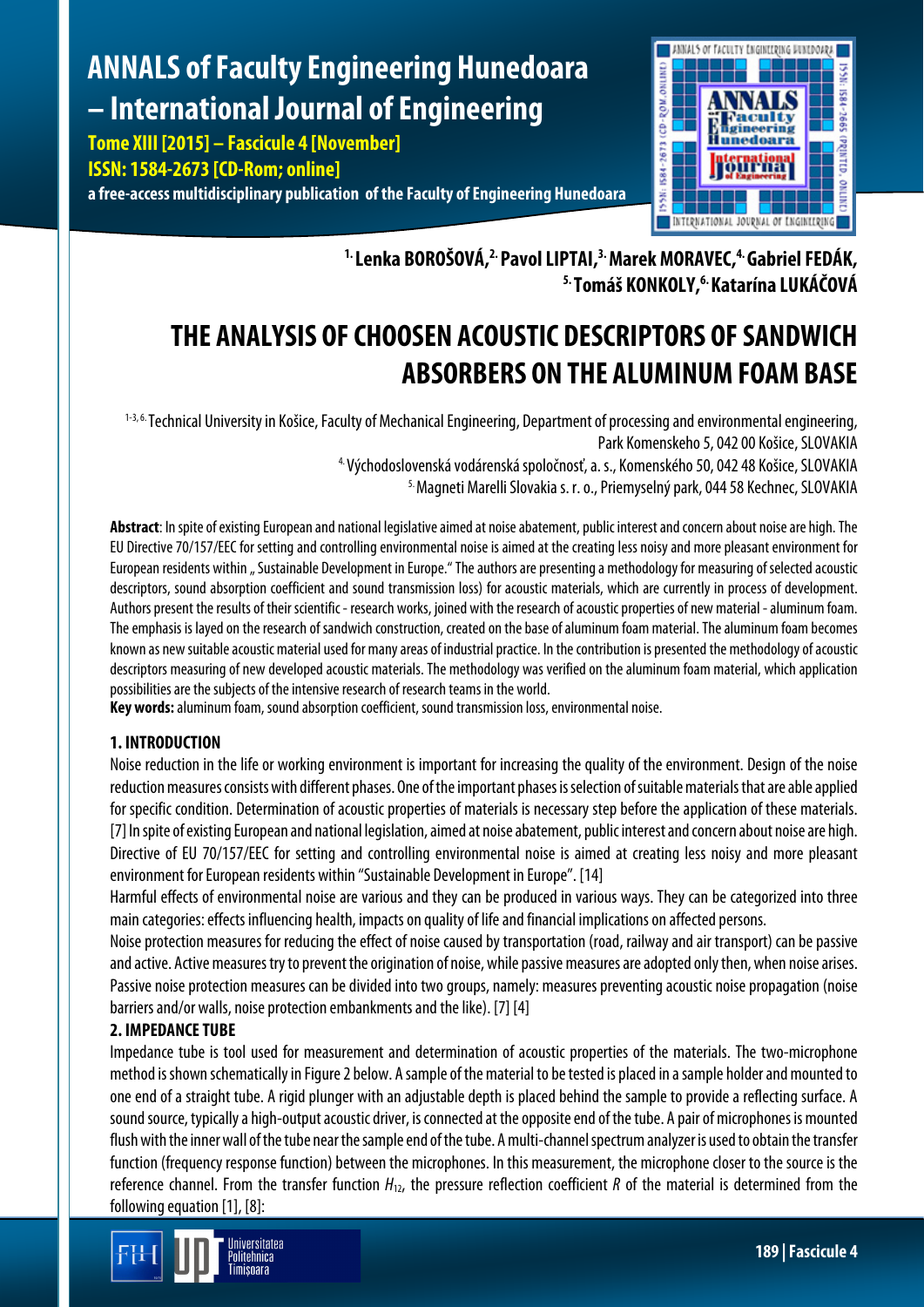$$
R = \frac{H_{12} - e^{-jks}}{e^{jks} - H_{12}} \cdot e^{j2k(l+s)}
$$
(1)

where *L* is the distance from the sample face to the first microphone and *s* is the distance between the microphones, *k* = 2•*f*/*c*, *f* is the frequency, and *c* is the speed of sound. From the reflection coefficient, the absorption coefficient *α*and normalized impedance  $Z/\rho_0c$  of the sample may be determined from the following equations [1], [8]:

$$
\alpha = 1 - |R|^2
$$
\n
$$
Z/\rho_0 c = \frac{1+R}{1-R}
$$
\n(2)

$$
\frac{1}{\sqrt{2}}\sum_{i=1}^{n} \frac{1}{i}
$$

**Figure 2**. The impedance tube [5]

The microphones must be mounted flush with the inside wall of the tube and isolated from the tube (to minimize sensitivity to vibration).

The sound source should provide sound energy over a frequency and intensity range sufficient for testing. It is important for the sound source to have a high-power rating (e.g., 50 to 100 watts) so that high intensity sound may be generated inside the tube for certain types of testing. For





**Figure 1**. Displaying of the test equipment [16]

example, the absorption of many materials is dependent on the intensity of sound. It is therefore helpful to test such materials at several levels above and below field conditions. [14]

#### **3. ALUMINUM FOAM AS ACOUSTIC MATERIAL**

A period of 21th century is connected with the development of new materials or by creating of new structures of materials. There are existing three types of various structures, which are used for the materials as plastics, ceramics and metals.

It is essential to differentiate cellular material from "porous metal", which can be defined as the amount of closed spherical pores, which do not create any kind of repeatable pattern. [15]



**Figure 3.** Comparison of cellular substances from different materials [6]

a) porous metal, b) stochastics celular materiál – foam aluminum, c) regular celular materiál – aluminum honeycomb These cellular materials can be made from different polymers, glass, or metal. The metallic foams belong to the cellular material, where the foam structure forms by a nucleation (vaccination) and by a growth of gas pores in the liquid metal for the foam formation. In the Figure 3 are shown individual non-uniform distributed pores. The walls of the pores contain imperfections due to the expansion of the foam and refrigeration.

The powder metallurgy is the backbone of production of aluminum foam by Alulight method. For thus obtained aluminum foam is preferably a continuous aluminum surface layer and the porous internal structure. [6]

The production was patented early in 1963 for this method, but it was not used very much, especially because from it was not produced any parts. The scientists were lacking more knowledge concerning of the construction principles that are essential and necessary for the application of aluminum foam. Just some time ago, it was developed technological procedures, which in addition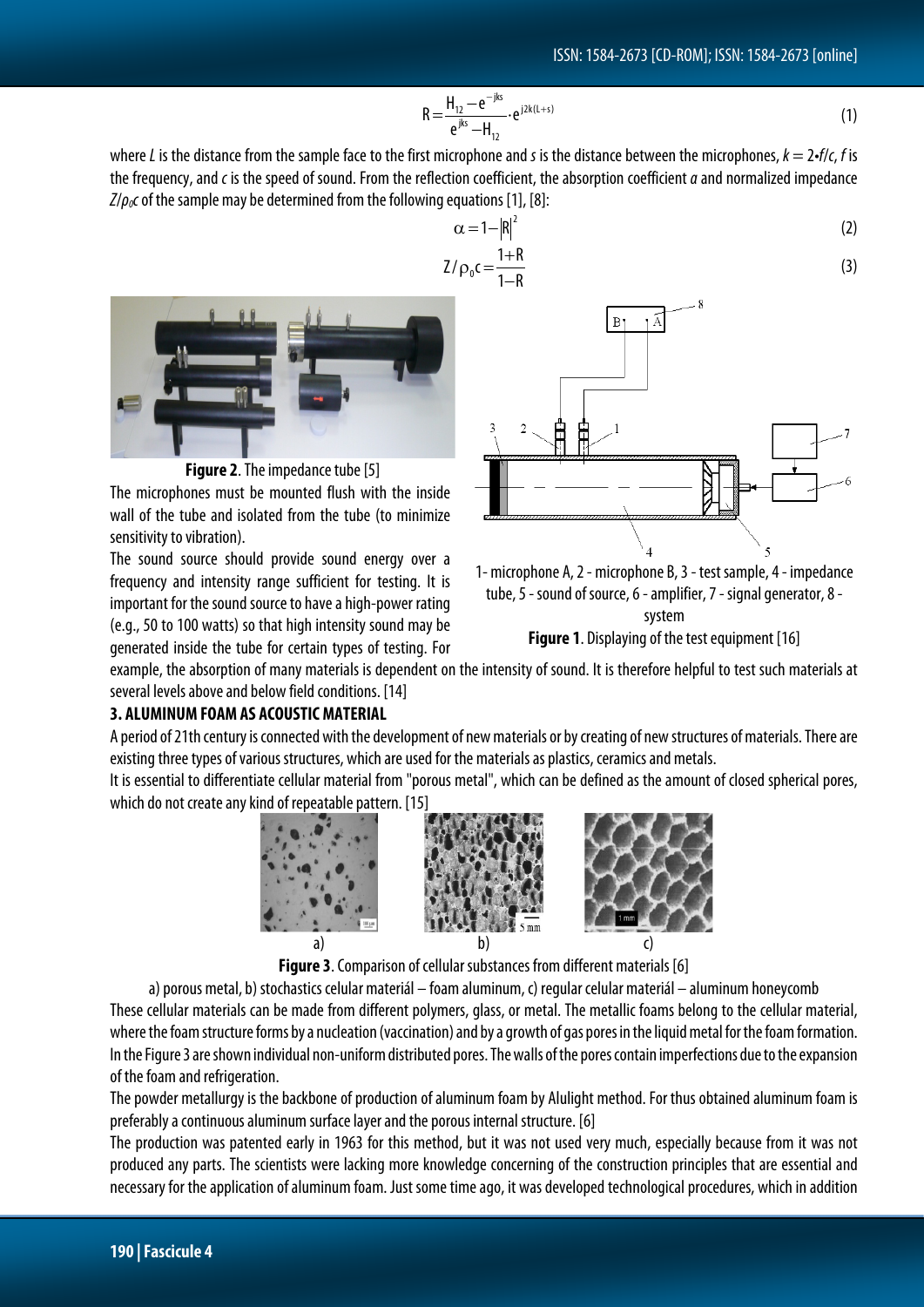to reducing production costs, allow the production of very light structural parts reinforced with steel or ceramic braces, and so begins those reinforced aluminum foam finds application also in the design practice. The products of these procedures have been developed by the Institute of materials and machine mechanics SAV in Bratislava. The main company was Austrian Alulight International Company of Ranshofenu. [12]

The production process begins by mixing of aluminum powder with a foaming agent (TiH<sub>2</sub>, ZrH<sub>2</sub>). The second step is the cold isostatic pressing and subsequent hot extrusion, but when it is in the solid state. The result is a semi-finished product in the form of rods and different profiles.

After melting of the semi –product, the hydrogen is loosen and creates pores in the aluminum melt. By cooling of the foam is obtained rigid aluminum foam. [6] [12]

For maximum use of aluminum foam to produce components, the low tensile strength prevents him for utilizing. The microcracks and non-uniform surface layer leads to a fracture of components already at very low-stress. To avoid this event, a ceramic or metal grid is used or perforated sheets. This reinforcement is used in the production of aluminum foam by powder metallurgy, where is inserted inside the foamable forms together with semi-product. Such reinforcement ensures the transmission of tensile stress by reinforcement



**Figure 4**.The bending of reinforced and non-reinforced foam aluminum [13]

and a porous structure is stressed only by pressure. The Figure 4 shows the reinforced foam aluminum and its bending with and without reinforcement. [13]

The partial reinforcement ensures to obtain required mechanical properties of aluminum foam at the minimum weight of part. Therefore, its utilisation in the design is preferred, mainly in automation or traffic technics. Its mechanical properties can also be used in the manufacture of components required to absorb noise and impact energy and vibration damping. This material is also used for the production of heat shields. Except for structural applications it is often used as a decorative material, for example as wallcoverings of airplanes, railways, buses and in the areas where many people meet together (cinemas, theatres, etc). [13]

The foaming temperature is a parameter influencing the pore size and porosity of the component. The Figure 5 shows the effect of temperature on the cell structure, which means that the best porosity is obtained at its optimum temperature. The foamable precursor cannot expand at very low temperatures. However, the result is not good nor on the other hand, because too high temperature will cause foam collapse. [9]

The result of the porous structure is diversity with a stronger and corrugated pore walls. The foaming temperature must be about 10 - 20 °C higher than the melting point of the alloy. Their size is more united, and the pores are uniformly distributed in the foam. [6]

Another of the parameters influencing the pores of the foam is the time. The structure of pores as function of time is shown in the Figure 6. The slower foaming oxidizes the precursor surface, thereby increasing the resistance to expansion of the foam. The resulting porosity is therefore rather low. Long periods foaming occurs in draining (drying), causing thickening of the foam structure. Enough time improves the homogeneity of the pore structure. [11]

The effect of surroundings and its properties are also important in the process of foaming and porosity. It is also important to the action of external forces/ pressure -Figure 7.

The high pressure prevents the growth of pores, and thus can contribute to a uniform structure of these pores. The lower pressure causes greater pores with strong walls. Too



**Figure 5**. Influence of temperature on pore structure [9] a) low temperature – shortage of expanding, b) optimal temperature – the biggest expanding, c) high temperature – foam collapse



**Figure 6**. Influence of time on the pore structure [11]

low pressure creates pores with asymmetrical walls. The influence of external pressure is dependent on the type of alloy and the surface tension. [10]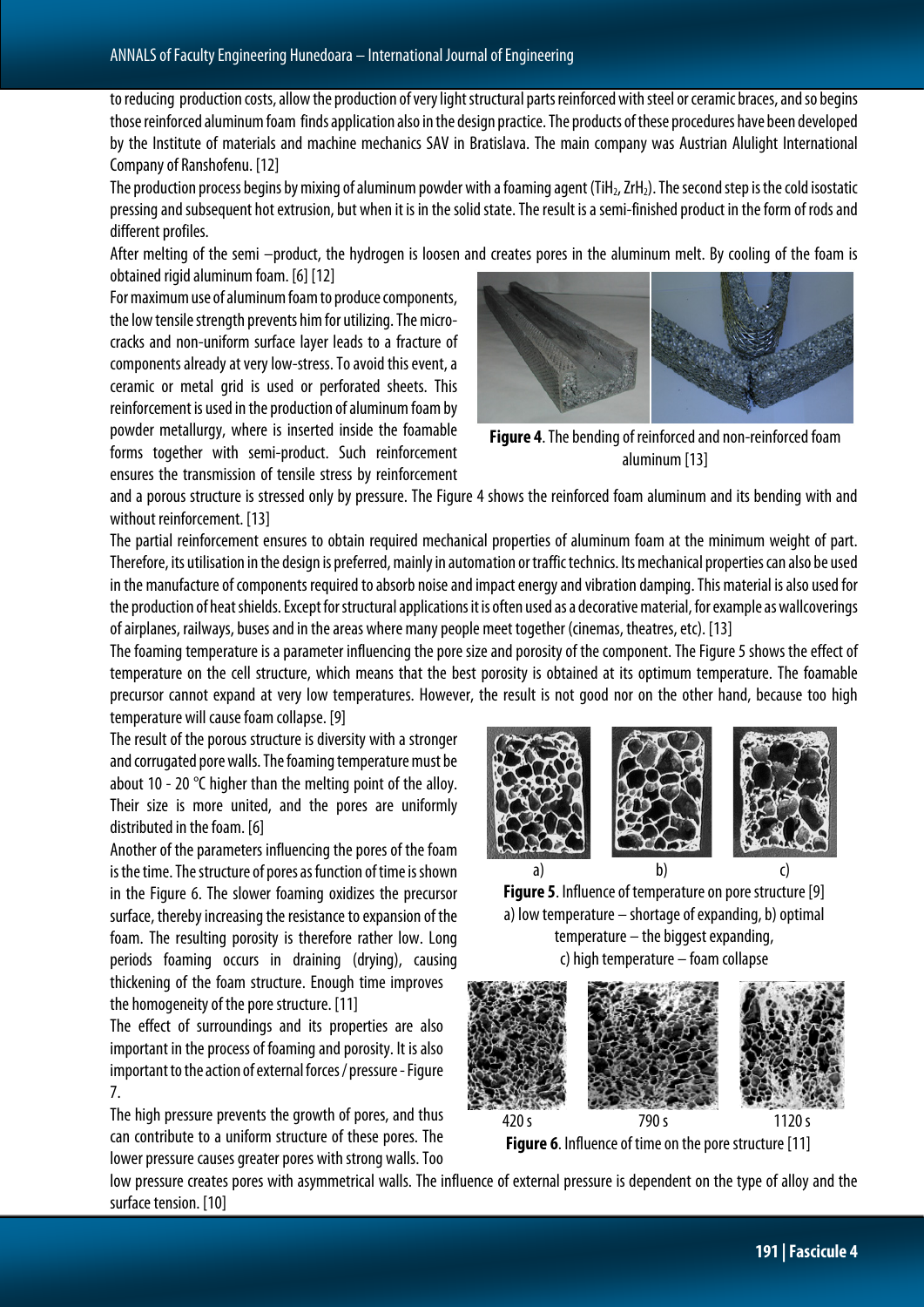

**Figure 7**.The influence of the external pressure on the pores structure [10]

## **4. EXPERIMENTAL MEASUREMENT ACOUSTIC PROPERTIES OF ALUMINUM FOAM**

For measurement was prepared two samples of aluminum foam with diameter 60 mmas shown Figure 8. By the measurement was determined sound absorbtion coefficient and transmission loss. Sound absorption is defined, as the incident sound that strikes a material that is not reflected back. Sound Transmission Loss (STL) represents the amount of sound, in decibels (dB), that is isolated by a material or partition in a particular octave or 1/3 octave frequency band.





**Figure 8**. Aluminum foam samples



Measurement was realized with two samples. Between the two layers of aluminum foam was air gap. First sample with air gap 10 mm and second sample with air gap 20 mm. Thickness of aluminum foam was 10 mm. Samples are shown in Figure 9. After the preparing samples was realized measurement of acoustic properties – sound absorption and transmission loss from 100 Hz to 2500 Hz.

The Table 1 and the Table 2 showed the average results of measurement of sound absorpion and transmission loss of both samples. Measurement was realized repeatedly 20 times.

Sound absorbtion coefficient for sample with air gap 10 mm reach the best value for frequency 800 Hz and sample with 20 mm air gap for frequency 630 Hz.

**Table 2**. Transmission loss of aluminum foam

| samples          |                                     |          |  |
|------------------|-------------------------------------|----------|--|
| <b>Frequency</b> | <b>Sound absorbtion coefficient</b> |          |  |
| [Hz]             | Sample 1                            | Sample 2 |  |
| 100              | 5.81                                | 5.81     |  |
| 125              | 6.27                                | 6.25     |  |
| 160              | 6.85                                | 6.78     |  |
| 200              | 7.49                                | 7.31     |  |
| 250              | 8.11                                | 7.85     |  |
| 315              | 8.76                                | 8.41     |  |
| 400              | 9.42                                | 8.82     |  |
| 500              | 9.78                                | 8.88     |  |
| 630              | 10                                  | 8.65     |  |
| 800              | 9.57                                | 8.38     |  |
| 1000             | 9.68                                | 11.51    |  |
| 1250             | 12.74                               | 17.94    |  |
| 1600             | 20.87                               | 25.61    |  |
| 2000             | 25.09                               | 28.63    |  |
| 2500             | 32.84                               | 35.92    |  |

Influence of bigger air gap is clear for lower frequencies to 630 Hz, sound absorbtion coefficient reach better values for sample with 20 mm air gap. For frequencies over 800 Hz better values of sound absorbtion coefficient was achieved with sample with 10mm gap.

**Table 1**. Sound absorption coefficient of aluminum foam samples

| Frequency | Sound absorbtion coefficient |          |
|-----------|------------------------------|----------|
| [Hz]      | Sample 1                     | Sample 2 |
| 100       | 0.12                         | 0.09     |
| 125       | 0.05                         | 0.07     |
| 160       | 0.04                         | 0.07     |
| 200       | 0.06                         | 0.09     |
| 250       | 0.1                          | 0.13     |
| 315       | 0.12                         | 0.21     |
| 400       | 0.2                          | 0.38     |
| 500       | 0.31                         | 0.66     |
| 630       | 0.64                         | 0.99     |
| 800       | 0.99                         | 0.82     |
| 1000      | 0.71                         | 0.51     |
| 1250      | 0.55                         | 0.35     |
| 1600      | 0.47                         | 0.38     |
| 2000      | 0.48                         | 0.38     |
| 2500      | 0.31                         | 0.25     |

Result of measurement of sound absorbtion coefficient in frequency range 100 – 2500 Hz shown in the Figure 10.

Measurement of transmission loss of both aluminum foam samples start with value 5,81dB for 100 Hz frequency.

By increasing the frequency value of transmission loss is also increasing. For frequencies 100 – 800 Hz results for both samples are similar. For frequencies over 1000 Hz better values of transmission loss are achieved with sample with bigger air gap. Result of measurement of transmission loss in frequency range 100 – 2500 Hz shown in the Figure 11.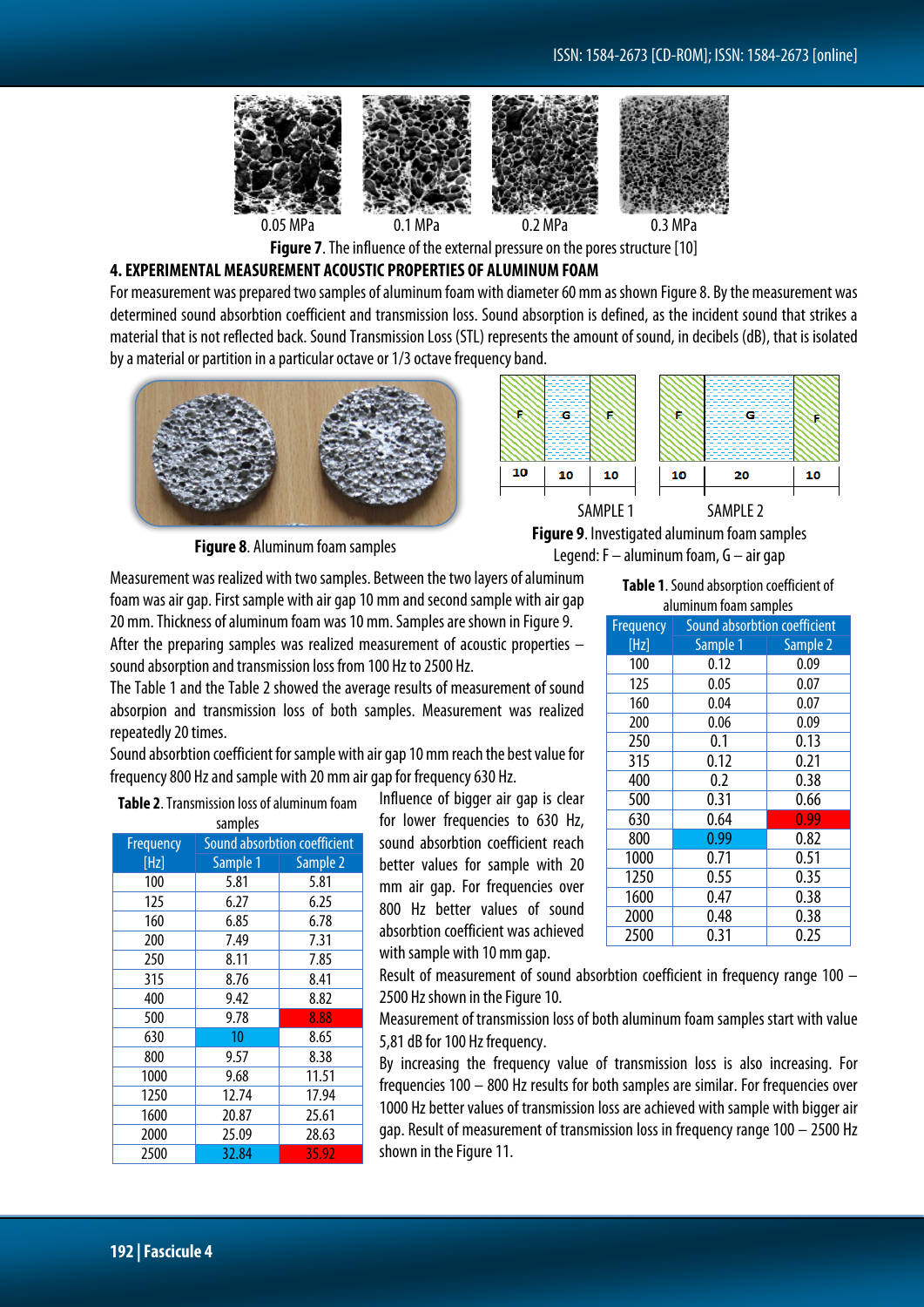ANNALS of Faculty Engineering Hunedoara – International Journal of Engineering



#### **5. CONCLUSION**

Aluminum foam is a cellular structure consisting of a solid metal, as well as a large volume fraction of gas-filled pores. Aluminum foam is material that is new progressive material with variety of applications. Aluminum foam is applicable mainly in automotive and building industry but also in other fields of industry.

Foam structures are both durable and lightweight, with a large surface area to volume ratio. The unique mechanical properties of aluminum foam include a high strength to weight ratio and a completely isotropic load response. By the comparison of acoustic properties of aluminum foam samples with other comparable materials with same thickness acoustic material is clear that values of sound absorption coefficient for low frequencies to 400 Hz is much lower by the comparison with other materials. In the frequency band 630 – 1250 Hz sound absorbtion coefficient of aluminum foam samples achieves very similar values or better values by the comparison to other acoustic materials. Transmission loss ofaluminum foam samples achieves values very similar to values of other acoustic materials. Main advantage of use of aluminum foam is application to environment with difficult conditions (humidity, temperature, solid aerosols and vibrations). Aluminum foam is suitable to this environment and also keeps proper acoustics properties.

Aluminum foam is a new material with variety of application that is suitable for self-supporting lightweight panels for road and building construction, non-flammable construction materials and coatings in hotels, shopping malls and other public areas with heat and sound insulation effect, significantly non harmful to environment.

#### **Acknowledgement**

The work was supported by Ministry of Education of Slovak republic, KEGA 048TUKE-4/2015.

#### **References**

- [1] ASTM E1050, Standard test method for impedance and absorption of acoustical materials using a tube, two microphones, and a digital frequency analysis system.
- [2] Badida, M., Bartko, L., Dzoganova, Z., Kralikova, R., Hricova, B.Sandwich absorbers and their acoustic properties (2012) 23rd DAAAM International Symposium on Intelligent Manufacturing and Automation 2012, 2, pp. 811-814.
- [3] Badida, M., Kralikova, R., Bartko, L., Hricova, B., Dzuro, T.Research of selected acoustic descriptors of two-layer sandwich absorbers (2012) 12th International Multidisciplinary Scientific GeoConference and EXPO - Modern Management of Mine Producing, Geology and Environmental Protection, SGEM 2012, 5, pp. 699-706.
- [4] Badida, M., Lumnitzer, E., Bartko, L.: Možnosti znižovania dopravného hluku. Košice : TU 2011. 274 s. ISBN 978-80-8086- 181-0
- [5] Bartko, L.: Analýza vybraných akustických vlastností vyvíjaných materiálov vhodných pre konštrukciu protihlukových stien. Doktorandská dizertačná práca. 2011. 253 s. TUKE, SjF, Katedra environmentalistiky
- [6] Michna, Š.: Encyklopedie hliníku, Adin 2005, 700 s. ISBN: 8089041884
- [7] Neubergerová, K.: Ekologické aspekty dopravy. Praha: ČVUT, 2005. 163 s. ISBN 80-01-003131-4.
- [8] Seybert, A. F., And Ross, D. F., Experimental Determination of Acoustic Properties Using a Two-Microphone Random-Excitation Technique, J. Acoustic Society. Am., Vol. 61, No. 5, pp. 1362-1370, 1977.
- [9] Simancik F. et al.: Basic Research in Optimalization of Mechanical Properties of Aluminum Foam and Joining Technology. Final Report, IMSAS SAS, 2002.
- [10] Simancik, F., Behulova, K., Bors, L.: Effect of ambient atmosphere on the foam expansion. In: Cellular Metal and Metal Foaming Technology. J. Banhart, M. F. Ashby, N. A. Fleck, MIT-Verlag, Bremen, 2001, p. 89-92.